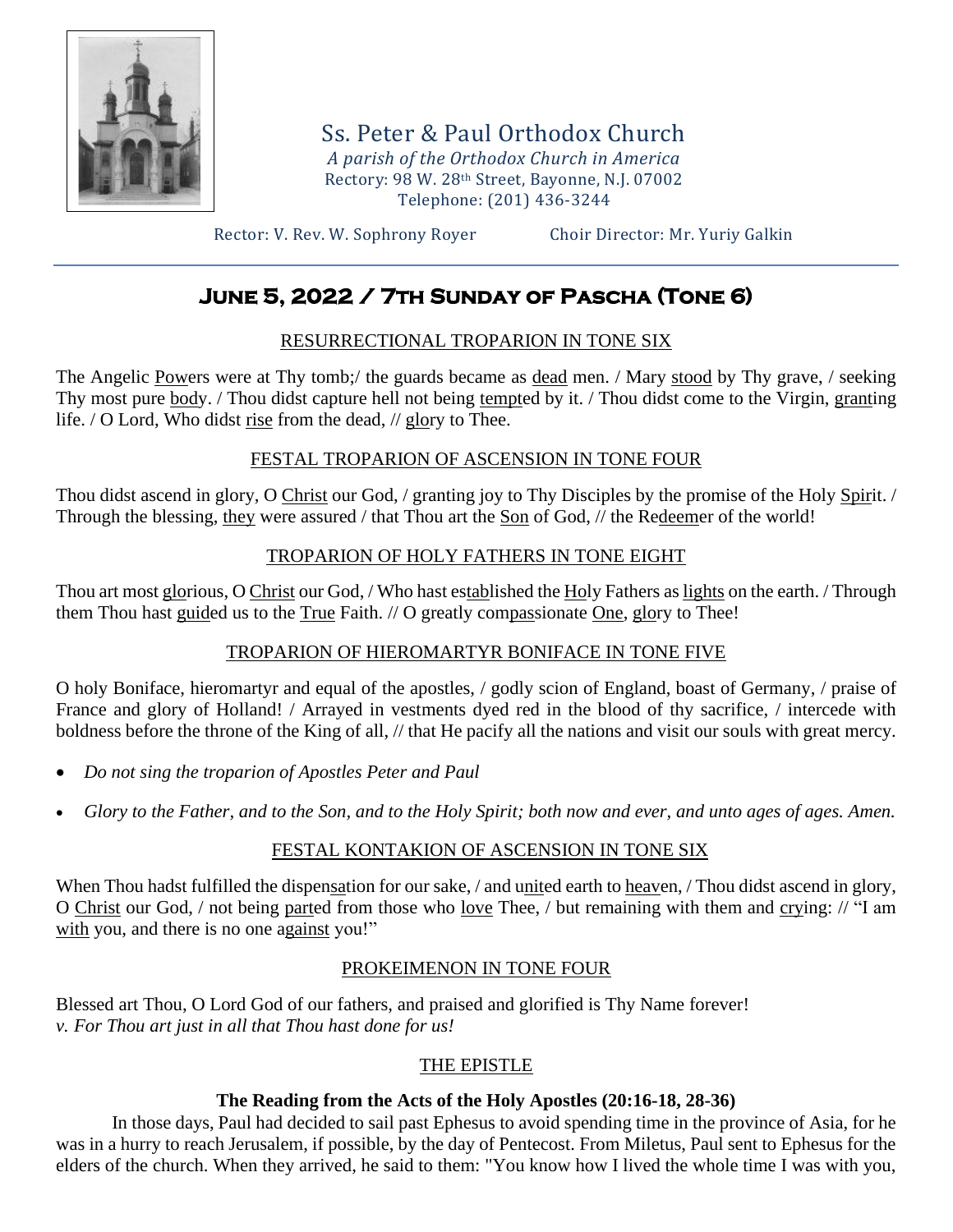from the first day I came into the province of Asia. Keep watch over yourselves and all the flock of which the Holy Spirit has made you overseers. Be shepherds of the church of God, which he bought with his own blood. I know that after I leave, savage wolves will come in among you and will not spare the flock. Even from your own number men will arise and distort the truth in order to draw away disciples after them. So be on your guard! Remember that for three years I never stopped warning each of you night and day with tears. "Now I commit you to God and to the word of his grace, which can build you up and give you an inheritance among all those who are sanctified. I have not coveted anyone's silver or gold or clothing. You yourselves know that these hands of mine have supplied my own needs and the needs of my companions. In everything I did, I showed you that by this kind of hard work we must help the weak, remembering the words the Lord Jesus Himself said: 'It is more blessed to give than to receive.' " When Paul had finished speaking, he knelt down with all of them and prayed.

## ALLELUIA IN TONE EIGHT

Alleluia! Alleluia! Alleluia!

*v. The Lord, the God of gods, speaks and summons the earth from the rising of the sun to its setting. v. Gather to Me My venerable ones, who made a covenant with Me by sacrifice!*

## THE GOSPEL

## **The Reading from the Holy Gospel according to St. John (17:1-13)**

After Jesus said this, he looked toward heaven and prayed: "Father, the hour has come. Glorify your Son, that your Son may glorify you. For you granted him authority over all people that he might give eternal life to all those you have given him. Now this is eternal life: that they know you, the only true God, and Jesus Christ, whom you have sent. I have brought you glory on earth by finishing the work you gave me to do. And now, Father, glorify me in your presence with the glory I had with you before the world began. "I have revealed you to those whom you gave me out of the world. They were yours; you gave them to me and they have obeyed your word. Now they know that everything you have given me comes from you. For I gave them the words you gave me and they accepted them. They knew with certainty that I came from you, and they believed that you sent me. I pray for them. I am not praying for the world, but for those you have given me, for they are yours. All I have is yours, and all you have is mine. And glory has come to me through them. I will remain in the world no longer, but they are still in the world, and I am coming to you. Holy Father, protect them by the power of your name, the name you gave me, so that they may be one as we are one. While I was with them, I protected them and kept them safe by<sup>1</sup> that name you gave me. None has been lost except the one doomed to destruction so that Scripture would be fulfilled. "I am coming to you now, but I say these things while I am still in the world, so that they may have the full measure of my joy within them.

## FESTAL MEGALYNARION IN TONE FOUR

*[Instead of "It is truly meet…," we sing the following]*

*Refrain:* Magnify, O my soul, Christ the Giver of Life, Who hath ascended from earth to heaven! *Hiermos:* We magnify thee, O Mother of God, who beyond reason and understanding gave birth in time to the Timeless One.

## COMMUNION HYMN

Praise the Lord from the heavens, praise Him in the highest! Rejoice in the Lord, O you righteous; praise befits the just! Alleluia! Alleluia! Alleluia!

## AFTER COMMUNION

*Priest: "O God, save Thy people… " Choir sings the festal troparion of Ascension Priest: "Always, now and ever…" Choir: "Let our mouths be filled…"*